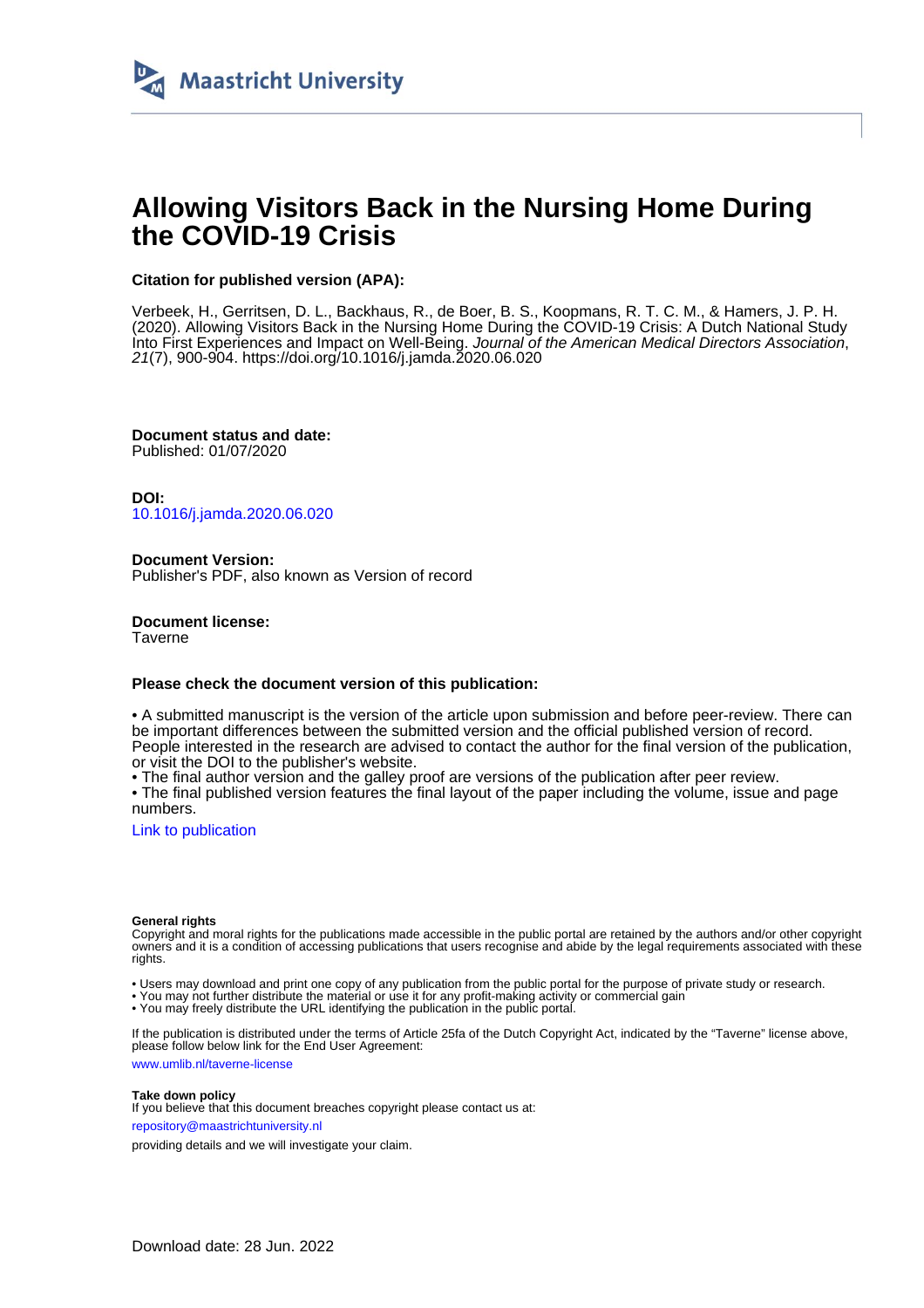# JAMDA

journal homepage: [www.jamda.com](http://www.jamda.com)

Original Study

# Allowing Visitors Back in the Nursing Home During the COVID-19 Crisis: A Dutch National Study Into First Experiences and Impact on Well-Being

Hilde Verbeek PhD <sup>[a](#page-1-0), [b](#page-1-1),</sup> [\\*,](#page-1-2) Debby L. Gerritsen PhD <sup>[c](#page-1-3)</sup>, Ramona Backhaus PhD <sup>a, b</sup>, Br[a](#page-1-0)m S. de Boer PhD<sup>a,[b](#page-1-1)</sup>, Raymond T.C.M. Koopmans PhD, MD<sup>[c](#page-1-3),[d](#page-1-4)</sup>, J[a](#page-1-0)n P.H. Hamers PhD, RN<sup>a,[b](#page-1-1)</sup>

<span id="page-1-0"></span>a Department of Health Services Research, Care and Public Health Research Institute, Maastricht University, Maastricht, the Netherlands

<span id="page-1-1"></span><sup>b</sup> Living Lab in Ageing and Long-Term Care, Maastricht, the Netherlands

<span id="page-1-3"></span><sup>c</sup> Department of primary and community care, Radboud University Medical Center, Nijmegen, the Netherlands

<span id="page-1-4"></span><sup>d</sup> Joachim and Anna, Center for specialized geriatric care, Nijmegen, the Netherlands

Keywords: COVID-19 family dementia policy guideline compliance

# ABSTRACT

Objectives: To prevent and control COVID-19 infections, nursing homes across the world have taken very restrictive measures, including a ban for visitors. These restrictive measures have an enormous impact on residents' well-being and pose dilemmas for staff, although primary data are lacking. A Dutch guideline was developed to cautiously open nursing homes for visitors during the COVID-19 pandemic. This study reports the first findings on how the guideline was applied in the local context; the compliance to local protocols; and the impact on well-being of residents, their family caregivers, and staff. Design: A mixed-methods cross-sectional study was conducted.

Setting and Participants: In total, 26 nursing homes were permitted to enlarge their possibilities for allowing visitors in their facility. These nursing homes were proportionally representative of the Netherlands as they were selected by their local Area Health Authority for participation. At each nursing home, a contact person was selected for participation in the current study.

Methods: A mixed-methods cross-sectional study was conducted, consisting of questionnaire, telephone interviews, analyses of documentation (ie, local visiting protocols), and a WhatsApp group.

Results: Variation in local protocols was observed, for example, related to the use of personal protective equipment, location, and supervision of visits. In general, experiences were very positive. All nursing homes recognized the added value of real and personal contact between residents and their loved ones and indicated a positive impact on well-being. Compliance with local guidelines was sufficient to good. No new COVID-19 infections were reported during this time.

Conclusions and Implications: These results indicate the value of family visitation in nursing homes and positive impact of visits. Based on these results, the Dutch government has decided to allow all nursing homes in the Netherlands to cautiously open their homes using the guidelines. More research is needed on impact and long-term compliance.

 $© 2020$  AMDA - The Society for Post-Acute and Long-Term Care Medicine.

Nursing homes and other long-term care facilities provide care for the most vulnerable people within our society, the majority of them

older people with chronic diseases such as dementia. This group has been highly affected by COVID-19. First estimations indicate that in Europe, between 19% and 72% off all people who died from COVID-19 lived in nursing homes.<sup>[1](#page-5-0)</sup> In the Netherlands, the most recently updated estimations from the electronic patient files indicate that 9785 residents had (suspected) COVID-19. Of those, 1871 have died and [2](#page-5-1)393 have recovered.<sup>2</sup> To prevent and control COVID-19 infections, nursing homes across the world have taken very restrictive measures, including a ban on visitors. $3$  In many European countries including Germany, the Netherlands, Belgium, and France, nursing homes closed their doors for visitors since mid-March as obliged by







Funding: This work was supported by the Dutch Ministry of Health, Welfare and Sports, Radboud University Medical Centre, and Maastricht University.

The authors declare no conflicts of interest.

<span id="page-1-2"></span>Address correspondence to Hilde Verbeek, PhD, Faculty of Health, Medicine and Life Sciences, Department of Health Services Research, CAPHRI Care and Public Health Research Institute, Maastricht University, PO Box 616, 6200 MD Maastricht, the Netherlands.

E-mail address: [h.verbeek@maastrichtuniversity.nl](mailto:h.verbeek@maastrichtuniversity.nl) (H. Verbeek).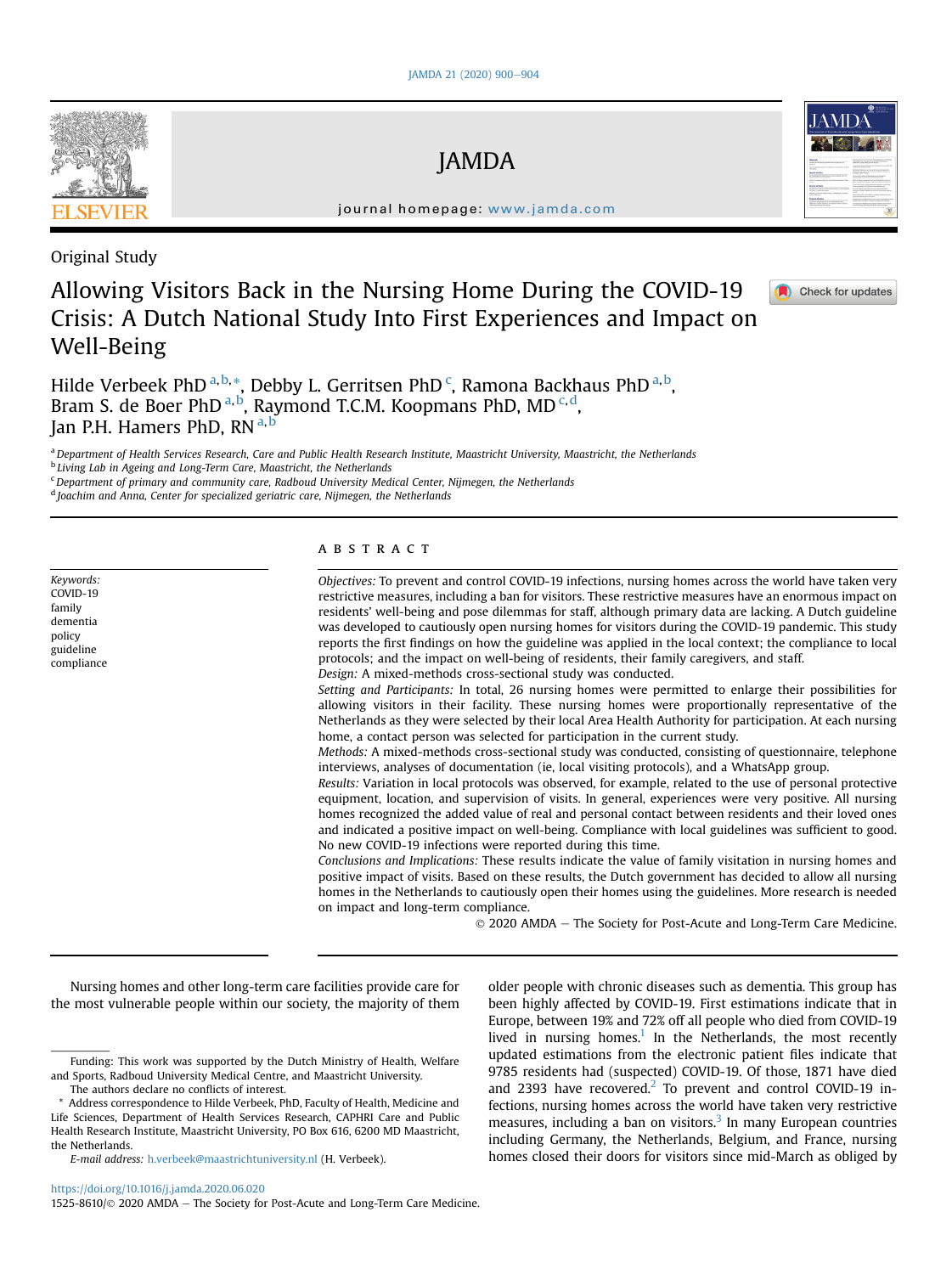law. In practice this meant that no family, informal caregivers, or friends could visit residents and that residents were not allowed to go outside. Often these restrictive rules also applied to health professionals such as physicians, psychologists, and physiotherapists[.4](#page-5-3) Furthermore, all group-based and social activities had been canceled. Throughout the pandemic, guidelines recommended that residents remain in their own rooms for as much as possible.<sup>[5](#page-5-4)</sup>

These restrictive measures have an enormous impact on residents and their well-being and pose dilemmas and challenges for staff, although primary data are lacking.<sup>6</sup> The ban on visitors and restricting their movement is a serious challenge to their autonomy and right to make their own choices, $4,6$  $4,6$  in an era where so much progress was made in eliminating restraints. Despite technological innovations like video calls and creative solutions being tried (eg, window visits, or separate containers using plexiglass outside the building), residents are socially isolated. Especially, people with dementia might benefit more from physical closeness (including holding hands, hugging) than from a talk at a distance with relatives. Some residents have to be isolated within their own room because of COVID-19 infections on the unit. Prior research has indicated that loneliness and social isolation have negative consequences for residents' health and well-being.<sup>[7,](#page-5-6)[8](#page-5-7)</sup>

After 2 months of social isolation and lockdown of nursing homes, some European countries have recently taken measures to cautiously open nursing homes for visitors, although with strict guidelines. So far, no studies have been reported on primary data that have investigated how these general guidelines have been implemented in the local context of nursing homes; how compliant residents, visitors, and staff are; and what their experiences are. In the Netherlands, 8 weeks after the lock down of nursing homes for visitors, the Ministry of Health, Welfare and Sports set up a national pilot to lift the ban in nursing homes. In a sample of nursing homes, 1 visitor per resident was allowed, using a national guideline (see Box 1). This guideline was developed by stakeholders within long-term care, including the sector organization for nursing homes, professional organizations for elderly care physicians, psychologists and nurses, the Alzheimer's Society, and client representative organizations. It has similar elements compared with other countries such as Germany, France, and Belgium. The guideline is directive but not mandatory. There is, for example, no penalty for nursing homes if they do not comply. For infection prevention and control, it is crucial to gain insight into how this Dutch national guideline has been implemented in local practice. Furthermore, more knowledge is needed on how well visitors and staff comply to the rules and regulations for preventing COVID-19, such as keeping sufficient distance and taking appropriate hygiene measures.

This study reports the first findings on how the national guideline was applied in the local context of the nursing homes, the compliance to local protocols, and the impact on well-being of residents, their family caregivers, and staff. It used the framework for process evaluation, $10$  focusing on both first-order process data (related to the reach of the guideline and extent of performance in practice) and secondorder process evaluation data (strategies used for implementation and encountered barriers and facilitators).

## Methods

This study used a mixed-methods approach, consisting of a questionnaire, telephone interviews, analyses of documentation (ie, local visiting protocols), and a WhatsApp group.

#### Setting and Sample

In total, 26 nursing homes were allowed to enlarge their possibilities for allowing visitors in their facility. See [Table 1](#page-3-0) for the characteristics of these nursing homes and their residents. These nursing homes were proportionally representative for the Netherlands as they Box 1. Elements From the Dutch Guidelines for Visitation in Nursing Homes During COVID-19

#### Preconditions for visitors

- Make agreements with the nursing home on frequency and duration of the visit
- One designated visitor is allowed per resident
- Take personal hygiene measures (use of hand sanitizer at entrance, temperature check)
- Visitors are spread throughout the day and week
- Visits take place at least 1.5 meter (ie, 5 feet) distance, including from staff and other residents
- Visitors should be free from COVID-19 symptoms
- Visitors are obliged to wear a protective mouth mask for visiting residents who are difficult to instruct (eg, people with dementia)

#### Preconditions for organizations

- Should observe the regulations and keep in perspective the well-being of residents and family
- Sufficient personal protective equipment, thermometer assessment, and appropriate application of this
- Strict hygiene protocol
- Sufficient staffing
- Sufficient test capacity by Local Health Authority

were selected by their local Area Health Authority for participation. Each region within the Netherlands was represented.

In each nursing home, 1 individual was selected to fill out an electronic questionnaire and participate in a telephone interview. Nursing homes selected the person they considered to have the most information on the policy and local protocol for the facility and who was involved in the development of the local guidelines. The contact persons were nursing home managers ( $n = 16$ ), local quality or policy officers ( $n = 8$ ), or registered nurses ( $n = 2$ ). All contact persons were invited to join a WhatsApp group in which participants could share experiences on the application of their local protocols in practice. They could also invite their colleagues to join the group.

# Data Collection

[Table 2](#page-3-1) summarizes the data collection methods. An electronic questionnaire (Qualtrics Research Suite XM) was sent to each contact person of the nursing home, using personalized links. The questionnaire had 30 items and focused on the extent of performance. Questions were related to the elements of the local protocol for the nursing homes (19 statements, response options were yes/no/partly), its general characteristics, and the context of the nursing home facility. Respondents could fill in free text to explain their answers after each question. In addition, a telephone interview was conducted to gain insight into the reach; first experiences, including barriers and facilitators; and their overall opinion on the impact of the protocol on the well-being of residents, family caregivers, and staff (open-ended questions). Finally, a WhatsApp group was set up for contact persons, inviting them to share experiences, problems, and solutions they encountered while implementing the new guidelines within the context of their nursing home. Participants agreed that the content of the WhatsApp communications could be analyzed to gain insight into encountered barriers and facilitators during the application in practice.

Three weeks after visits were permitted again, the local Area Health Authority collected data on new COVID-19 infections for the 26 participating nursing homes (period May 11-June 5 2020). These data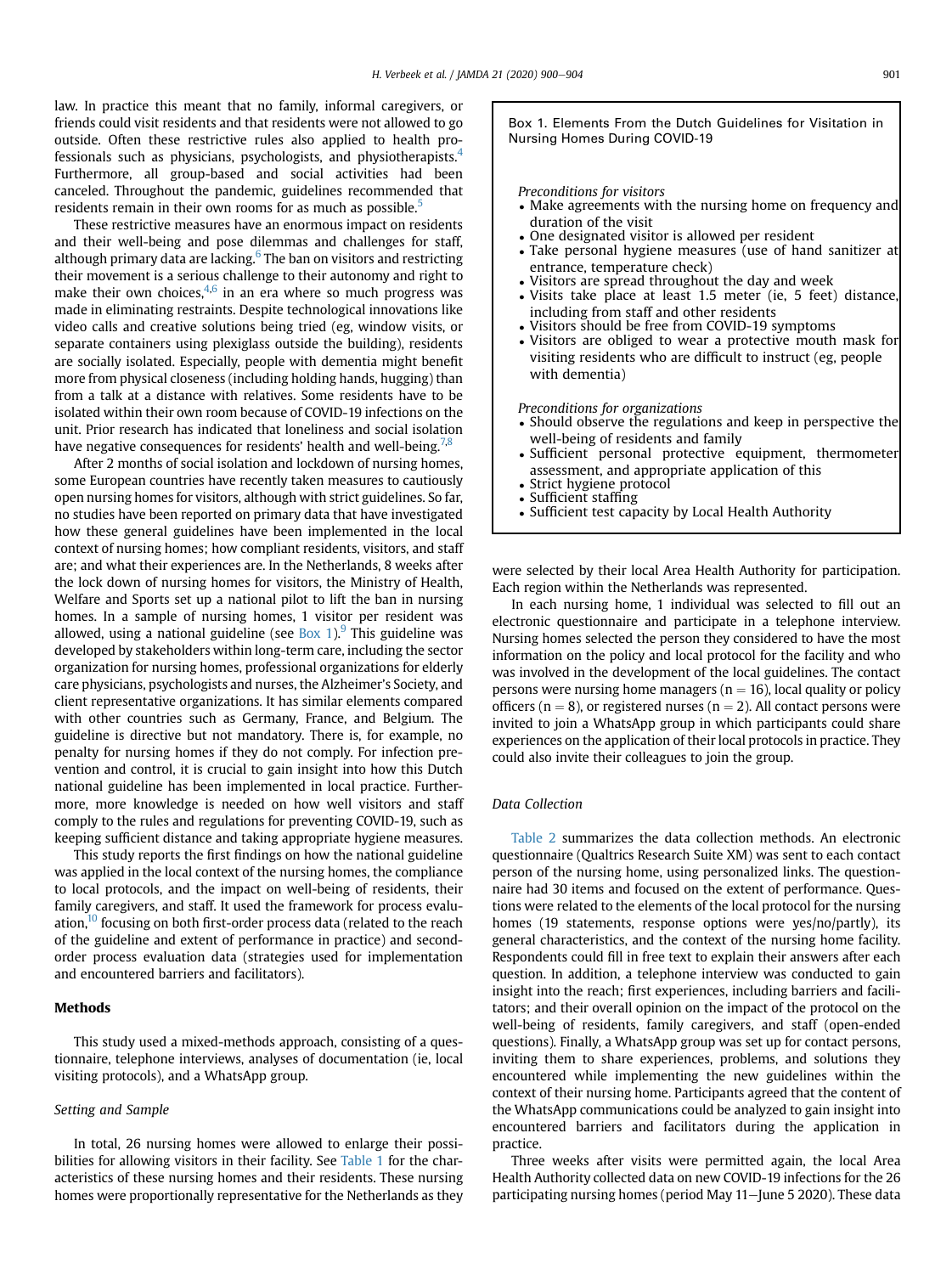#### <span id="page-3-0"></span>Table 1

Description of Study Nursing Homes ( $n = 26$ )

| Description of nursing homes                              |                |
|-----------------------------------------------------------|----------------|
| Total number of beds on psychogeriatric wards of the      | 1097*          |
| nursing homes                                             |                |
| Total number of beds on somatic wards of the nursing      | 589*           |
| homes                                                     |                |
| Number of beds per nursing home (mean, range)             | 77.9 (21-163)  |
| Number of beds on psychogeriatric ward within a nursing   | $43.9*(0-136)$ |
| home (mean, range)                                        |                |
| Number of beds on a somatic ward within a nursing home    | $23.56*(0-54)$ |
| (mean, range)                                             |                |
| Type of nursing home:                                     |                |
| Regular wards of 10 residents or more                     | 7              |
| Small-scale, homelike wards of 6 or 7 residents having a  | 4              |
| household                                                 |                |
| Combination                                               | 15             |
| Number of study nursing homes with any COVID-19 cases     | 5              |
| Total number of residents in the nursing home infected    | $1.12(0-11)$   |
| with COVID-19 (mean, range)                               |                |
| Total number of residents in the nursing home that died   | $0.62(0-5)$    |
| due to COVID-19 (mean, range)                             |                |
| Description of residents                                  |                |
| Number of residents currently living in the nursing       | 2011           |
| homest                                                    |                |
| Number of residents currently living on a psychogeriatric | 1049           |
| ward                                                      |                |
| Number of residents currently living on a somatic ward    | 584            |
| Number of residents have been infected with COVID-19      | 29             |
| Number of residents that have died due to COVID-19        | 16             |

\*These data were based on 25 nursing homes, as 1 nursing home with 76 beds and 72 residents did not distinguish between somatic/psychogeriatric wards and was therefore excluded from the analyses.

<sup>†</sup>Including residents with psychogeriatric/somatic diseases, residents for geriatric rehabilitation, respite care.

were compared with reports of national data, in which a voluntary registration of COVID-19 was set up, by temporarily extending 2 electronic patient file systems, covering most of the Dutch nursing homes.<sup>2</sup> An indication was calculated for the total number of new COVID-19 infections in Dutch nursing homes during the study period, comparing reports from May 12 with the most recent available data on June  $2^{2,11}$  $2^{2,11}$  $2^{2,11}$  $2^{2,11}$ 

# Analyses

Descriptive statistics were calculated for responses on the questionnaires. Reach was calculated by dividing the total number of residents who had visitors by the total number of residents in the homes for which the ban was adjusted. Per element, it was calculated how many nursing homes had applied the measure within their local context. Data on the open-ended questions and data from the WhatsApp group were analyzed thematically within the research team.

#### <span id="page-3-1"></span>Table 2

### Ethical Considerations

The ethics committee of Radboud University Medical Center approved the study protocol (2020-6549) and concluded that the study was not subject to the Medical Research Involving Human Subjects Act. Information about the study was provided per email to the respondents of the online survey. Participation was strictly voluntarily, and participants could withdraw from the study at any moment.

# Results

Telephone interviews were conducted with contact persons of 26 nursing homes (100%), 24 electronic questionnaires were returned (92%), and for 23 nursing homes (88%) documentation, including local protocols, was received. In total, 30 persons participated in the WhatsApp group, representing 20 nursing homes (77%), of which 4 nursing homes were represented by 2 persons and 3 nursing homes were represented by 3 persons.

### Visits

In total, during the first week of the pilot, 954 residents had received a visitor (57%). Differences were observed in how nursing homes selected visitors. In total, 21 locations allowed visitors, in principle, for all of their residents. However, for 6 locations visits were permitted for 80% or more of the residents. The other 15 locations only partially allowed visitors, varying from 20% to 70% of residents. Decisions to not permit visitors were made primarily because more time was needed to organize the logistics (eg, preparation of staff and procedures, communication with all stakeholders). Four locations only had a specific selection of visitors, for example those, "who needed it the most" or because a COVID-19 infection was detected in a section of the nursing home. Other visits remained via window visiting and video calls. In 1 nursing home, residents had more than 1 designated visitor, and more than 1 visitor was allowed in the nursing home.

In most nursing homes, visits took place in the residents' own room. In an additional 4 locations, residents could receive visitors in their own room or in another space (eg, restaurant). One location indicated that residents and their visitor could take a walk outside. Eight locations had a specifically designated room for visitors.

On average, visits lasted 1 hour, of which 15 minutes were dedicated to entering and leaving the nursing home. This included the time for the check-in (symptom screening, walk to the resident, and leaving the building afterwards). In effect, most visits were restricted to 45 minutes.

### Compliance

The results showed a variation in how the national guideline was applied in the local context of nursing homes, especially regarding the

| Overview of Data Collection Methods |                                                                                                         |                                                                                                                                                  |  |
|-------------------------------------|---------------------------------------------------------------------------------------------------------|--------------------------------------------------------------------------------------------------------------------------------------------------|--|
| Method                              | Content                                                                                                 | Examples                                                                                                                                         |  |
| Telephone interview                 | <b>Visits</b><br>Compliance with local protocol                                                         | Number, location of visits<br>To what extent did visitors comply with the local protocol?                                                        |  |
|                                     | Well-being of residents, family and staff                                                               | What is your impression of the impact of allowing visitors on the<br>well-being of residents, family members, and staff?                         |  |
| Questionnaire                       | Context of the nursing home<br>Application of national guidelines to local context                      | Number of beds, type of nursing homes, own bedrooms, schedule of staff<br>Temperature of visitors is measured at entrance; visits are supervised |  |
| Documentation                       | Local protocols, information letters to visitors, other<br>documentation that the nursing home has used | n/a                                                                                                                                              |  |
| WhatsApp group                      | Discussion of real-time problems, experiences, and<br>solutions of the participating nursing homes      | n/a                                                                                                                                              |  |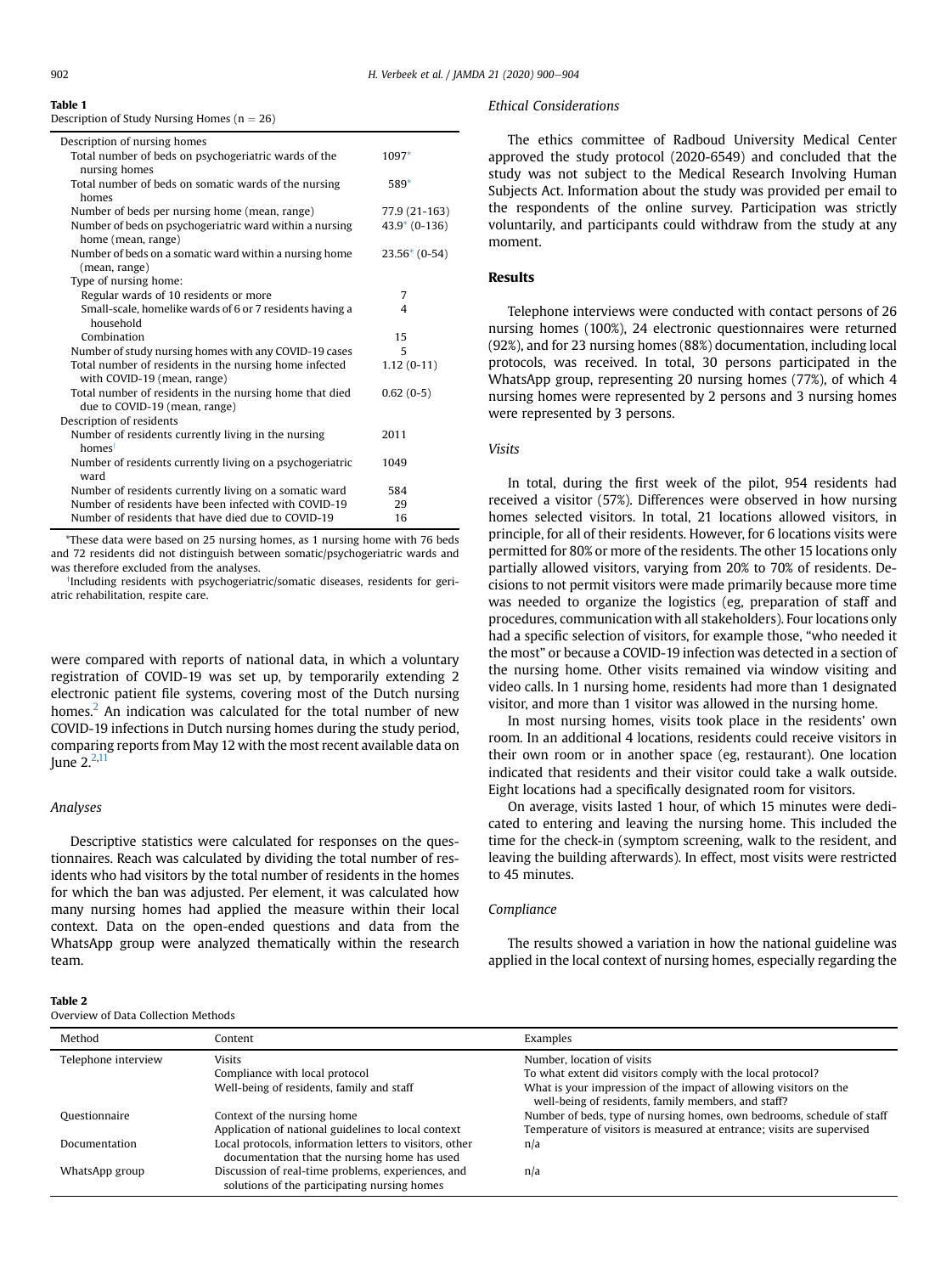<span id="page-4-0"></span>Table 3

Content of Local Visitor Guidelines and Compliance With Guidelines\*

| Content of National Guideline                                                    | Number (%)<br>of Homes Applying<br>This in the Local Context |
|----------------------------------------------------------------------------------|--------------------------------------------------------------|
| Only 1 visitor per resident                                                      | 25 (100)                                                     |
| Visitors are screened on active COVID-19<br>symptoms at the visit (eg, coughing) | 24 (96)                                                      |
| Visitors' body temperature is measured                                           | 22 (88)                                                      |
| Visitors have to sanitize their hands                                            | 25 (100)                                                     |
| Visitors wear masks                                                              |                                                              |
| Yes                                                                              | 14 (56)                                                      |
| Partly                                                                           | 6(24)                                                        |
| N <sub>0</sub>                                                                   | 4(16)                                                        |
| Missing                                                                          | 1(4)                                                         |
| Visitors wear gloves                                                             | 6(25)                                                        |
| Visits are supervised                                                            |                                                              |
| Yes                                                                              | 6(24)                                                        |
| Partially                                                                        | 9(36)                                                        |
| No                                                                               | 10(40)                                                       |

\*For 1 nursing home, all data (both electronic questionnaire and local documentation) were missing.

use of personal protective equipment and the supervision of visits (see [Table 3](#page-4-0)). In some nursing homes, all staff and visitors were obliged to wear a protective mouth mask ( $n = 11$ ), whereas in others protective mouth masks were only obliged for visitors of residents with dementia. All visitors were screened on active COVID-19 symptoms, although in 2 nursing homes this did not happen at the visit but only 24 hours before the visit via telephone. The vast majority also took the temperature at the visit ( $n = 22$ ). In 10 nursing homes, the visits were unsupervised. Visits were in the residents' own room, and nursing homes explained they wanted to respect the privacy of the residents.

I don't mind what they [the visitor and resident] do in their own room, it's their responsibility. (manager, nursing home 7)

The other nursing homes had some form of supervision during the visits, for example, by entering the room after 15 minutes. One respondent indicated that the visit was supervised at an "appropriate distance," without defining what was meant by appropriate.

Respondents indicated that residents, visitors, and staff were in general compliant with the local protocol guidelines. No major incidents were reported. However, this was difficult to check, for example, when visits were in the private room of residents and staff did not supervise. In practice, deviations to the local protocol were observed as respondents indicated. For example, visitors did not use protective measures during the whole visit. Especially, the protective mouth masks were perceived as difficult to comply with in certain circumstances. A common situation was sharing coffee or food, which was permitted in some nursing homes and in which case wearing a mask was impractical. Furthermore, a small minority of homes did allow more than 1 designated visitor, when confronted with more than 1 visitor. Finally, physical contact did occur according to some respondents (including giving hugs) and they did allow this.

Respondents reported a significant increase in workload for staff involved in the preparations (eg, planning of visits, informing relatives and staff) and putting all measures in practice (eg, registration and supervision), which was perceived as an important barrier. Several nursing homes had dedicated specific staff to organize the visits. One nursing home had a designated coordinator who guided the visits, screened visitors, had conversation with individual residents regarding risks, and added all information in the electronic patient file. Other nursing homes had mobilized hostesses who organized visits, coordinated on site, and performed the COVID-19 screening.

Three main topics were discussed in the WhatsApp group:

- organizing the visits (eg, planning and registration, routing of visitors and staffing, administration), as this was perceived as complicated and time consuming. Digital solutions for the planning and administration were highly warranted and searched.
- Evaluation of the visits, including how to evaluate for nursing homes themselves what the experiences of family members were. Two nursing homes had specified in their local protocol to provide follow-up care to family after the visit. This included having a conversation directly after the visit, through reporting in a "digital conversation booklet" or via telephone calls afterwards.
- Use of personal protective measures. Personal protective equipment is scarce, and respondents debated whether the nursing home should supply this. Respondents indicated that for residents with dementia, who were difficult to instruct, protective mouth masks were supplied by the nursing home organization to visitors.

### Impact on Well-Being

All nursing homes were unanimously positive about the possibility to let visitors back in the nursing home. All respondents indicated that residents, family, and staff in their nursing homes were mainly positive that family members were allowed back in the nursing home. Residents experienced joy, as did the staff, although some although stated that it was difficult for residents and family that they were not able to touch each other and have physical contact.

The visits have a positive influence. Drinking a cup of coffee together, being together in the same space without a screen in between. It seems a small step, but it feels as a giant emotional step. (manager, nursing home 17)

Residents, family, and staff perceive it mainly as positive. For most residents, the visit is a surprise ... residents with dementia find it difficult not to touch their family member. (nurse, nursing home 1)

A staff member cannot replace a family member... Since our residents know that they are allowed to receive a visitor again, they are in a different mood and have something to look forward to again. (manager, nursing home 6)

Family members and residents were in general emotional when seeing each other after such a long time. They all regarded the visit as a huge added value above other creative solutions such as window visiting and video conferencing. The personal contact and better opportunity to speak with each were highly valued. However, physical contact was missed, as was the opportunity to go outside the nursing home. In some cases, it was reported that residents did not recognize their family due to the long period of visit restrictions.

It was an emotional reunion. Mister J. did not recognize his son as they had not seen each other for 10 weeks... He was crying and could not understand how he could forget about his son. For the son, this was difficult too. Team leader, Nursing Home 26

However, realizing the local protocol in practice was stressful. Both visitors and staff worried about the risk of infection. Respondents indicated that a minority of family was too afraid to visit. Some staff worry about their own health, or the health of their spouse, when they are in a risk category.